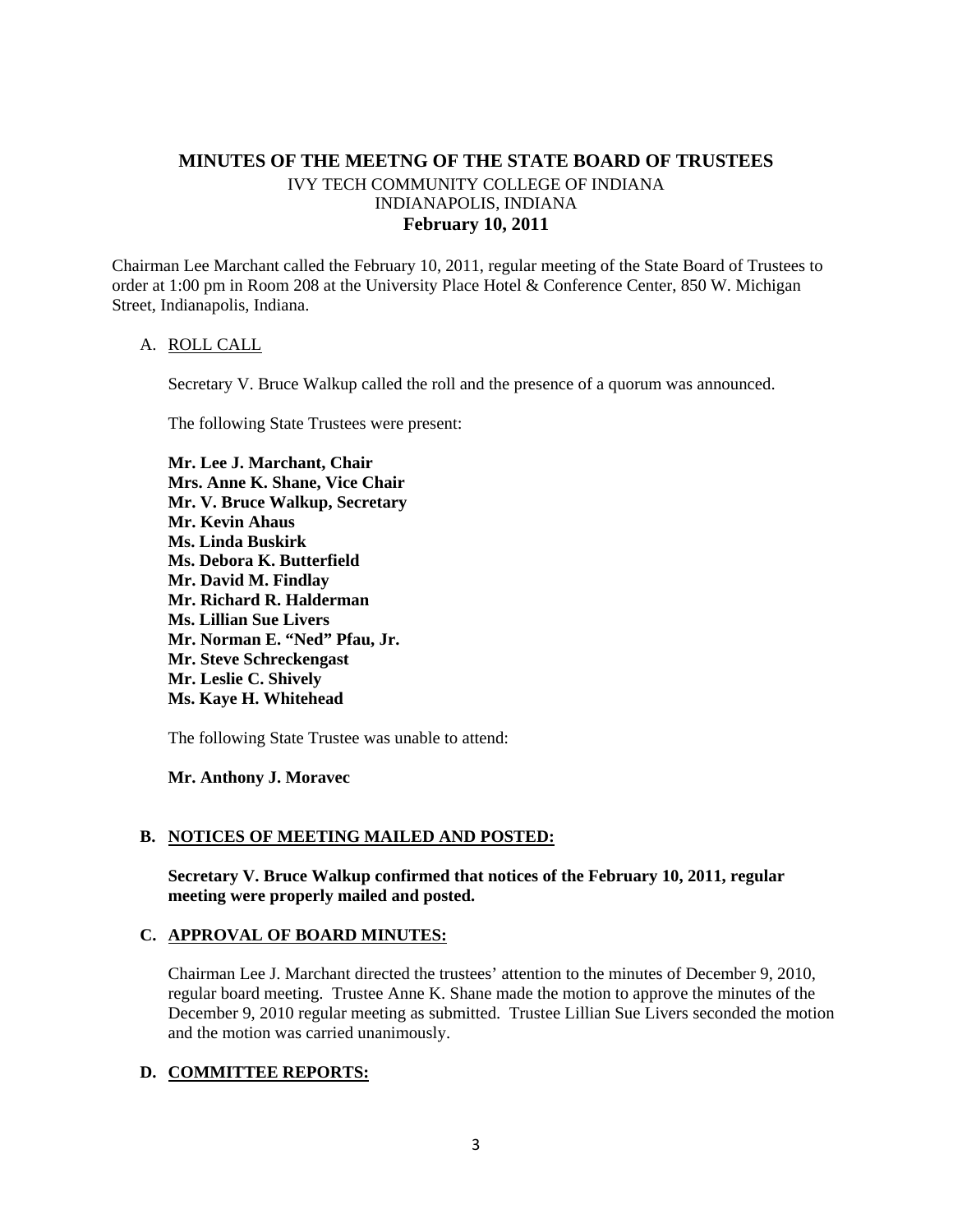- **Item 1** Chairman Marchant reported that the Executive Committee met on January 18, 2011 and said that the matters discussed at that meeting would be incorporated into the following committee reports.
- **Item 2** Chairman Marchant called upon Trustee Norman "Ned" E. Pfau, Jr. for a report from **Budget and Finance Committee.** Trustee Pfau reported there were no action items for the board to consider. The committee did hear reports on the status of the 2011 -13 biennial budget process, the 2011 -12 internal operating budget plans and the health, dental, and property and casualty insurances.
- **Item 3** Chairman Marchant called upon Trustee Linda Buskirk for the **Planning and Education Committee Report.** Trustee Buskirk moved for approval of:

**Resolution Number 2011-01, New Program** Trustee David M. Findlay seconded the motion, and the motion carried unanimously. Trustee Buskirk reported that the planning and education committee also received reports on enrollment and student demographics, the expansion of the accelerated associate degree in Lafayette and the proposed study on the development of on-line education.

**Item 4** Chairman Marchant called upon Trustee Kaye H. Whitehead to give the **Building, Grounds and Capital Committee Report.** Trustee Whitehead moved for approval of:

### **Resolution Number 2011-02, Approval to Purchase 0.528 Acres of Improved Lane at 22481 and 22483 County Road 18 in Elkhart County, Region 2/North Central**

Trustee David M. Findlay seconded the motion, and the motion carried unanimously.

### **Resolution Number 2011-03, Approval to Abandon an Easement on Property between the Ivy Tech Logansport Campus and 18th Street in Logansport Region 5/Kokomo**

Trustee Steve Schreckengast seconded the motion, and the motion carried unanimously.

#### **Resolution Number 2011-04, Request that Ivy Tech Foundation, Inc. Purchase Approximately 4.00 Acres of Land and a Building in Jeffersonville for Lease To The College, Region 13/Southern Indiana**

Trustee Norman "Ned" E. Pfau, Jr. seconded the motion, and the motion carried unanimously

### **Resolution Number 2011-05, Approval of a Lease Agreement for the Michigan City Campus Building at 3714 Franklin Street, Region 1/Northwest**

Trustee Debora K. Butterfield seconded the motion, and the motion carried unanimously.

### **Resolution Number 2011-06, Approval of a Lease Agreement for Part of the Renaissance Center in Lafayette, Region 4/Lafayette**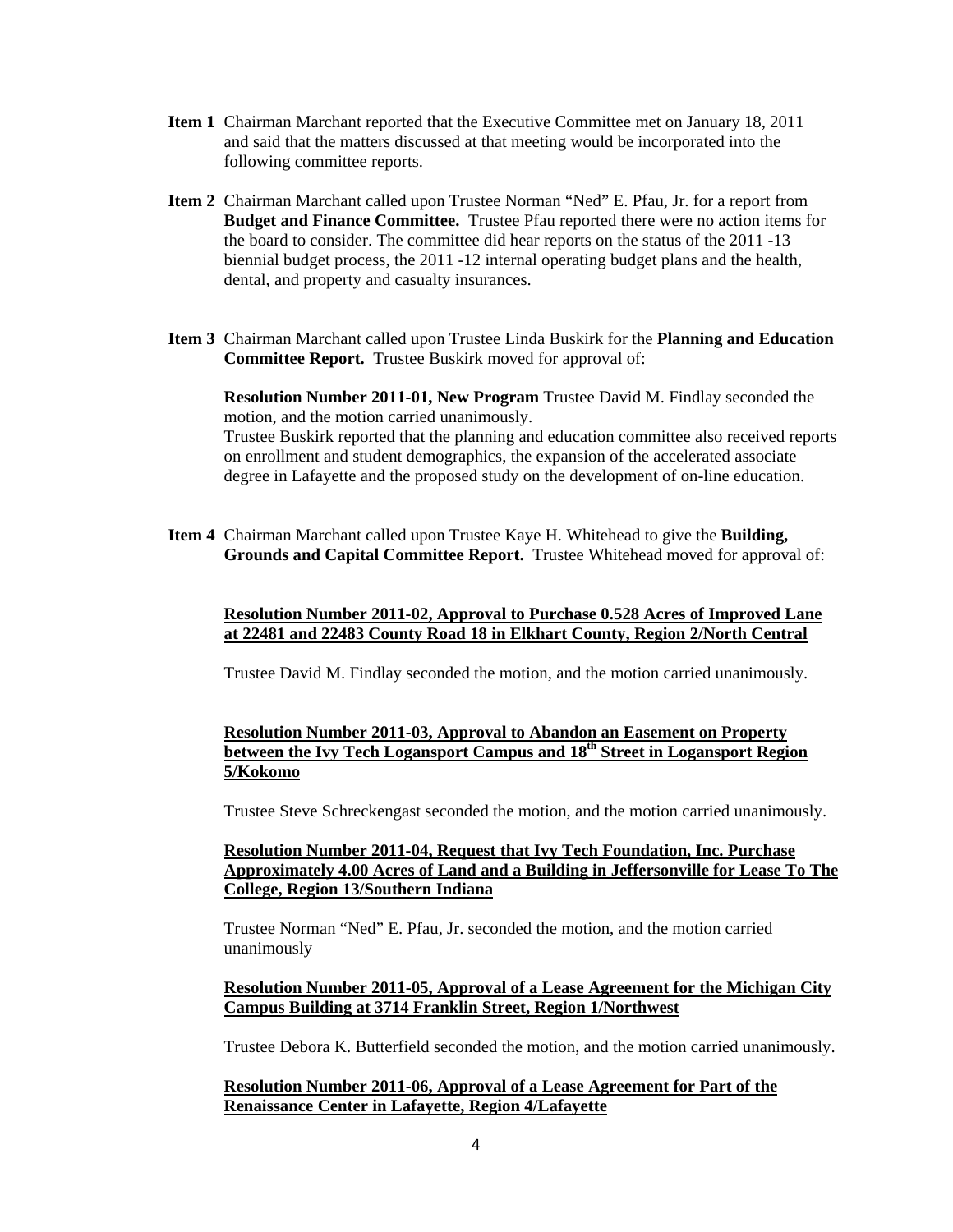Trustee Steve Schreckengast seconded the motion, and the motion carried unanimously.

### **Resolution Number 2011-07, Approval of a Lease Agreement for a New Shelbyville Instructional Center, Region 8/Central Indiana**

Trustee Anne K. Shane seconded the motion, and the motion carried unanimously.

### **Resolution Number 2011-08, Approval of a Lease Agreement for the Advanced Manufacturing Center of Excellence in Columbus, Region 10/Columbus**

Trustee Lillian Sue Livers seconded the motion, and the motion carried unanimously.

# **Resolution Number 2011-09, Approval to Combine Two Leases for Building at Liberty Drive in Bloomington, Region 14/Bloomington**

Trustee Anne K. Shane seconded the motion, and the motion carried unanimously.

## **Resolution Number 2011-12, Approval to Purchase 0.196 Acres Of Improved Lane At 701 Colonial Avenue In Evansville, Region 12/Southwest**

Trustee Leslie C. Shively seconded the motion, and the motion carried unanimously.

- **Item 5** Chairman Marchant called upon Trustee David M. Findlay for the **Audit Committee Report.** Trustee Findlay reported that the Audit Committee had no action items for the board to consider. Trustee Findlay made note of an excellent exit interview with the State Board of Accounts with respect to financial aid and commended staff for the positive report.
- **Item 6** Chairman Marchant called upon Trustee Steve Schreckengast for the Workforce and  **Economic Development Committee Report.** Trustee Schreckengast reported that there were no action items for the board to consider**.** The committee did hear reports on the status of grant submissions, a recent conference the staff attended in California and the certification centers in all of the regions.

# E. **TREASURER'S REPORT:**

Chairman Marchant called on Bob Holmes, Vice President for Finance and Treasurer, for the Treasurer's Report. Treasurer Holmes reported that the College is now past the half-way point for the 2010-11 fiscal year. Through January, total revenue has increased by \$19.1 million. This is a smaller increase than in previous months as students have been registering earlier this year and enrollment growth moderated in spring semester. State appropriations have increased only \$373,000, but this is understated as the College recorded a \$6.8 million debt service reimbursement from the State in early February, when in prior years it was received in January. Investment income is up slightly and is offsetting a portion of the decrease in miscellaneous income. The College has begun to add more treasury and agency issues as rates on those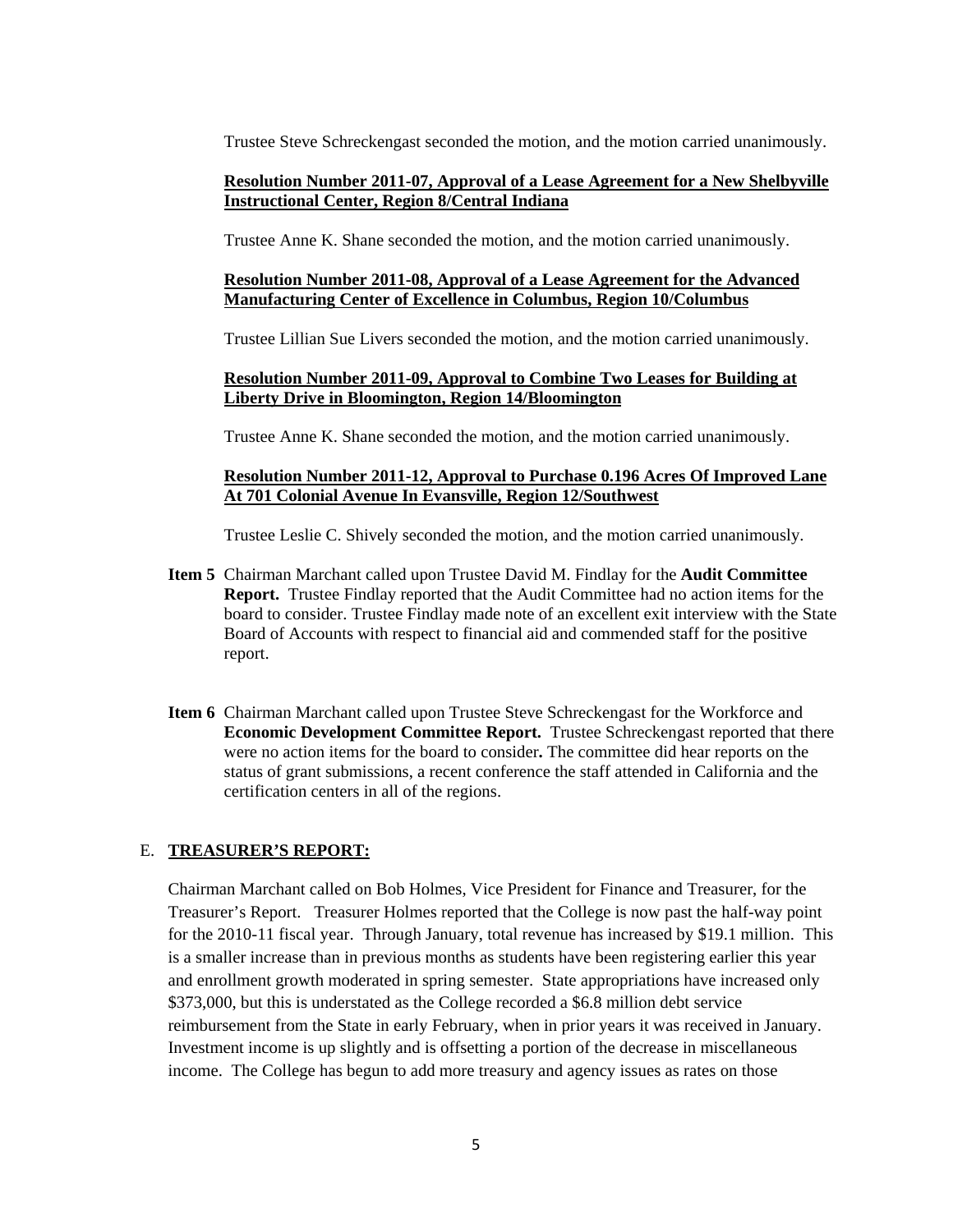instruments have increased recently. However the vast majority of funds invested are in certificates of deposit issued by Indiana financial institutions.

Total general fund expenses have increased by \$17 million, so the College continues to have a positive spread over the first seven months relative to last year. Compensation increases account for \$15.6 million of the \$17 million total. Full time faculty have grown by 13% over last year as the College added 130 new faculty positions in 2010-11. Increases for other expenses are primarily associated with opening new campus academic buildings or major leased facilities in Elkhart, Muncie, Avon, Sellersburg, and Bloomington. In addition, Ivy Tech joined with Indiana University to secure a major grant for broadband service that required a significant match from the College.

The Treasurer closed by inviting all Trustees to the 2011-12 Strategic Plan and Budget meetings from March  $21 - 25$  and April 1.

### F. **STATE OF THE COLLEGE**

Chairman Marchant called on President Thomas J. Snyder for the President's Report.

President Thomas J. Snyder introduced Jill Kramer, Assistant Vice President for Program Analysis, Strategy and Innovation, to provide a brief update on Accelerating Greatness.

President Snyder then introduced Becky Nickoli, Vice President for Workforce and Economic Development, to discuss Grant updates.

President Snyder walked the State Board of Trustees through a few slides from his presentation to the House Ways and Means Committee.

### G. **OLD BUSINESS**

Chairman Marchant called for old business, and there was none.

#### H. **NEW BUSINESS**

Trustee Marchant called for new business.

Trustee Linda Buskirk presented **Resolution Number 2011-10,** explaining that one Northeast Trustee position is vacant. The Regional Board Nominating Committee has recommended that Kent L. Posser, representing Labor be appointed to the Northeast Regional Board of Trustees. Trustee Buskirk moved to approve **Resolution Number 2011-10, Appointment of Regional Trustee-Northeast Region**. Trustee Schrekengast seconded the motion. Chairman Marchant called for further discussion, and there was none. The motion carried unanimously.